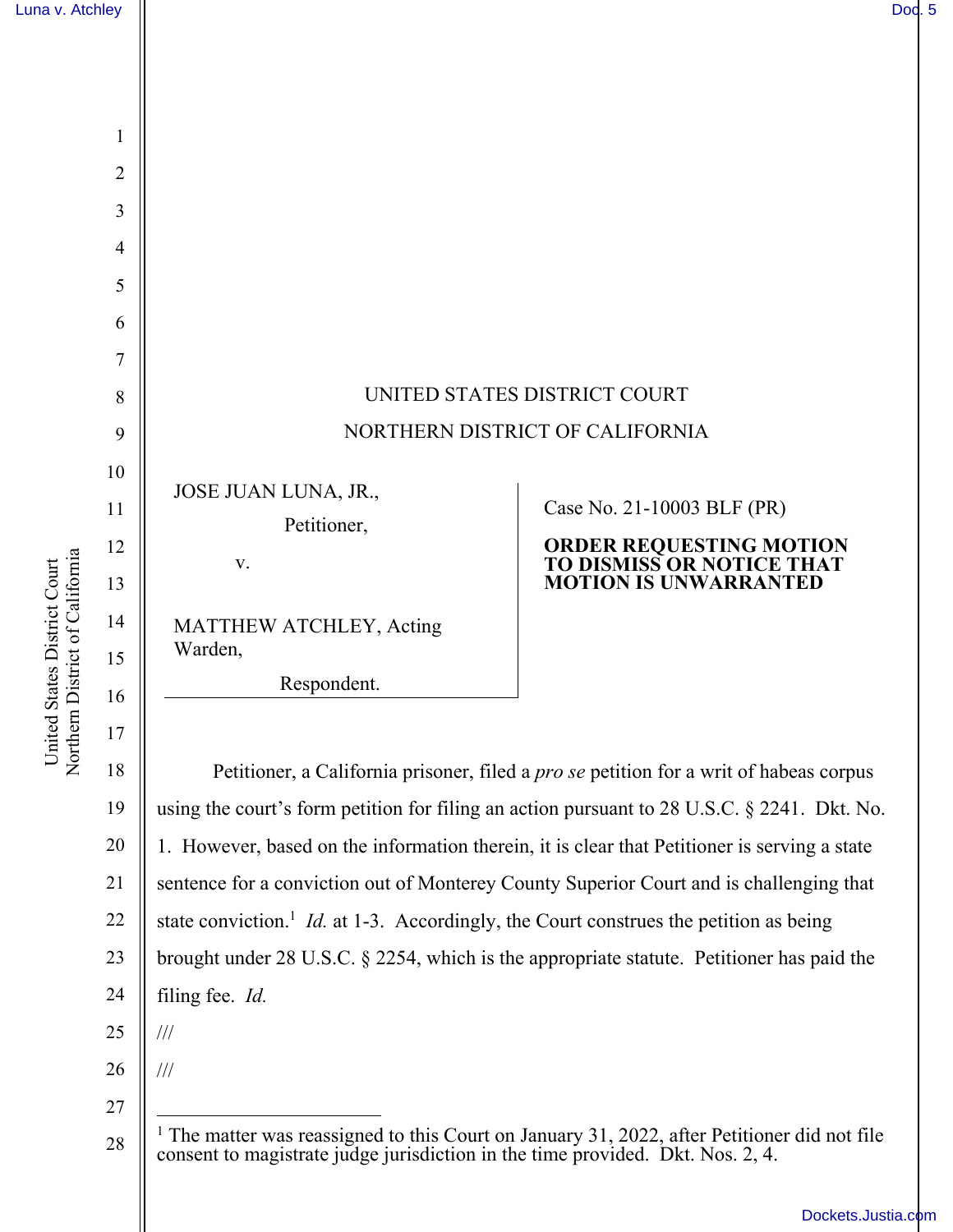1

2

3

4

5

6

7

8

9

#### **BACKGROUND**

According to the petition and the attached papers, Petitioner was found guilty by a jury in Monterey County Superior Court of 22 counts of child molestation. Dkt. No. 1 at 10. Petitioner was sentenced to 79 years in state prison. *Id.*

Petitioner appealed his conviction without success. *Id.* at 2. Petitioner did not pursue collateral review, and there are no matters pending in any court.

Petitioner filed the instant federal habeas petition on December 27, 2021.

#### **DISCUSSION**

# **I. Standard of Review**

This Court may entertain a petition for a writ of habeas corpus "in behalf of a person in custody pursuant to the judgment of a State court only on the ground that he is in custody in violation of the Constitution or laws or treaties of the United States." 28 U.S.C. § 2254(a); *Rose v. Hodges*, 423 U.S. 19, 21 (1975). A district court shall "award the writ or issue an order directing the respondent to show cause why the writ should not be granted, unless it appears from the application that the applicant or person detained is not entitled thereto." 28 U.S.C. § 2243. Summary dismissal is appropriate only where the allegations in the petition are vague or conclusory, palpably incredible, or patently frivolous or false. *See Hendricks v. Vasquez*, 908 F.2d 490, 491 (9th Cir. 1990) (quoting *Blackledge v. Allison*, 431 U.S. 63, 75-76 (1977)). The court may order the respondent to file another pleading where neither service nor summary dismissal is appropriate. *See* Rule 4 of the Rules Governing Habeas Corpus Cases Under Section 2254.

22 23

24

25

26

19

20

21

## **II. Statute of Limitations**

The Antiterrorism and Effective Death Penalty Act of 1996 ("AEDPA") became law on April 24, 1996, and imposed for the first time a statute of limitation on petitions for a writ of habeas corpus filed by state prisoners. Petitions filed by prisoners challenging non-capital state convictions or sentences must be filed within one year of the latest of the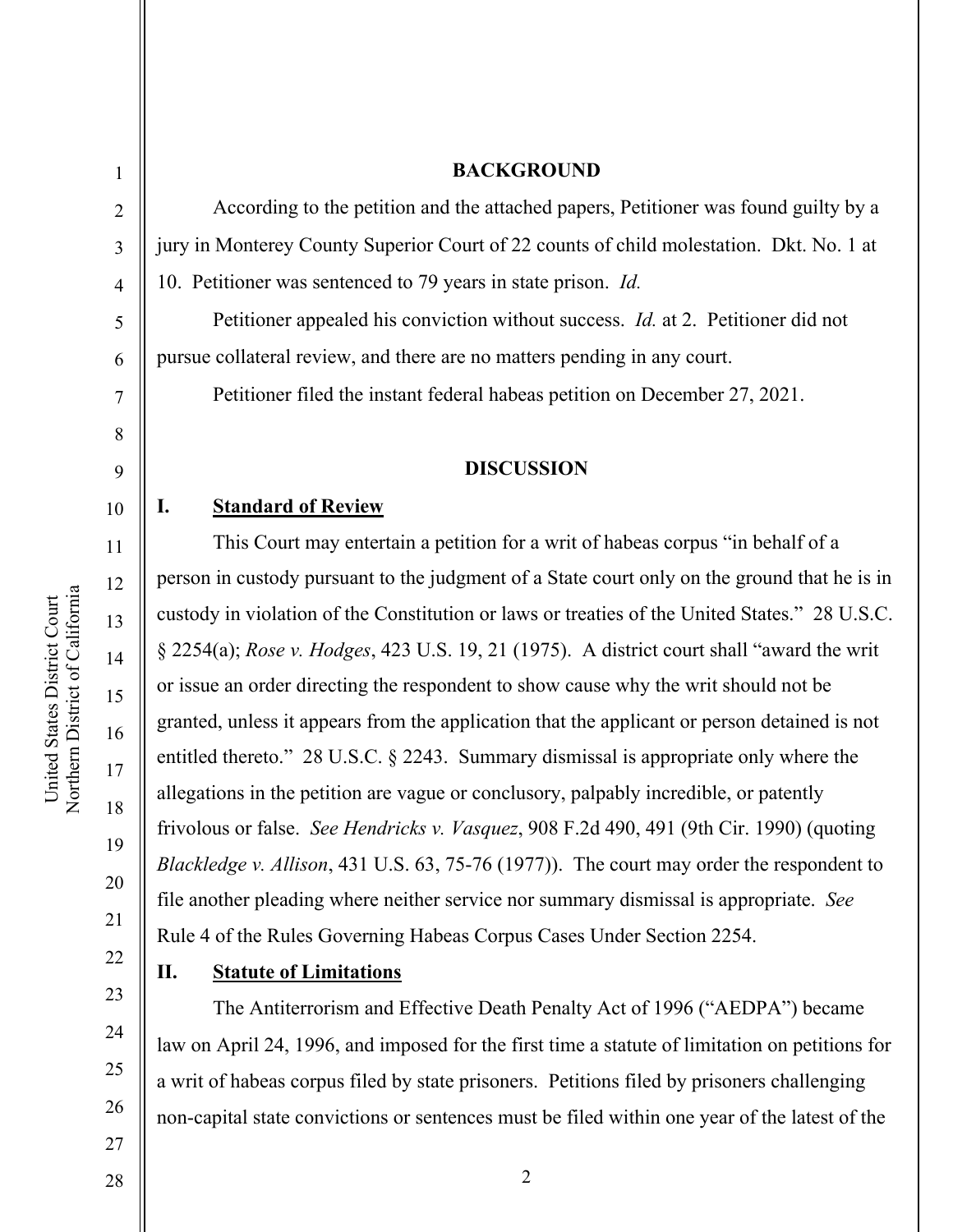1

2

3

4

5

6

7

8

9

10

11

12

13

14

15

16

17

18

19

20

21

22

23

date on which: (1) the judgment became final after the conclusion of direct review or the time passed for seeking direct review; (2) an impediment to filing an application created by unconstitutional state action was removed, if such action prevented petitioner from filing; (3) the constitutional right asserted was recognized by the Supreme Court, if the right was newly recognized by the Supreme Court and made retroactive to cases on collateral review; or (4) the factual predicate of the claim could have been discovered through the exercise of due diligence. *See* 28 U.S.C. § 2244(d)(1). Time during which a properly filed application for state post-conviction or other collateral review is pending is excluded from the one-year time limit. *See id.* § 2244(d)(2). The one-year period generally will run from "the date on which the judgment became final by conclusion of direct review or the expiration of the time for seeking such review." 28 U.S.C.  $\S$  2244(d)(1)(A).

Petitioner was sentenced on September 12, 2013. Dkt. No. 1 at 11. Even assuming Petitioner is entitled to tolling for the entire time that his direct appeal was pending in the state courts, he waited over six years after the state high court denied review on October 14, 2015, <sup>2</sup> before filing the instant federal habeas action on December 27, 2021. Dkt. No. 1. Accordingly, there is a clear issue of whether the instant petition is timely.

This apparent procedural problem should be addressed before the Court reaches the merits of the claims raised in the petition. If the petition is time-barred, the litigants and court need not expend resources addressing the substantive claims in the petition. Accordingly, pursuant to Rule 4 of the Rules Governing Habeas Corpus Cases Under Section 2254, Respondent shall either (1) move to dismiss the petition on the ground that it is untimely, or (2) inform the Court that Respondent is of the opinion that a motion to dismiss is unwarranted in this case.

24

///

///

25

<sup>26</sup>  27  $2$  This information was obtained from the California Courts website, with a search of Petitioner's case on appeal, Case No. H040191, Dkt. No. 1 at 2, which lead to the Supreme Court Case No. S229124. https://appellatecases.courtinfo.ca.gov/search.cfm?dist=6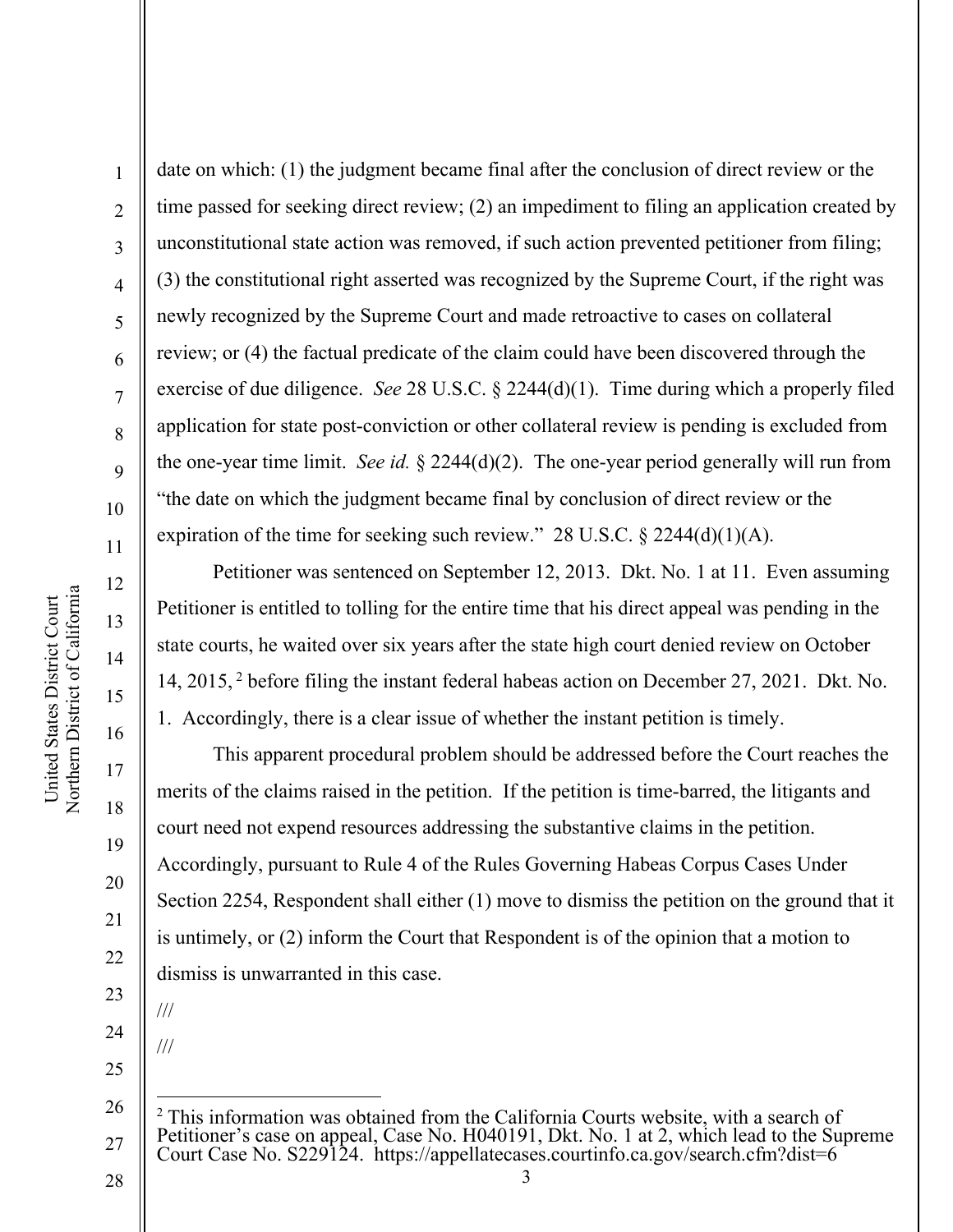# **CONCLUSION**

In light of the foregoing, the Court orders as follows:

1. The Clerk shall serve electronically a copy of this order upon the Respondent and the Respondent's attorney, the Attorney General of the State of California, at the following email address:  $SFAWTParalegals@doj.ca.gov$ . The petition and any exhibits thereto are available via the Electronic Case Filing System for the Northern District of California. *See* Dkt. No. 1. The Clerk also shall serve a copy of this order on Petitioner.

 2. Respondent shall file with the Court and serve upon Petitioner, within **thirtyfive (35) days** of the date this order is filed, a motion to dismiss the petition as untimely, or a notice that Respondent is of the opinion that a motion to dismiss is unwarranted.

 3. If Petitioner wishes to oppose the motion to dismiss, he shall do so by filing an opposition with the Court and serving it upon Respondent within **twenty-eight (28) days** of his receipt of the motion to dismiss.

 4. Respondent shall file and serve a reply within **fourteen (14) days** of receipt of Petitioner's opposition.

 5. The motion shall be deemed submitted as of the date the reply brief is due. No hearing will be held on the motion. If Respondent notifies the Court that a motion to dismiss is unwarranted or the motion is denied, the Court will then determine whether to require an answer to the petition.

 6. It is Petitioner's responsibility to prosecute this case. Petitioner must keep the Court and Respondent informed of any change of address and must comply with the Court's orders in a timely fashion. Failure to do so may result in the dismissal of this action for failure to prosecute pursuant to Federal Rule of Civil Procedure 41(b).

24 25 26 27 7. Extensions of time are not favored, though reasonable extensions will be granted. However, the party making a motion for an extension of time is not relieved of his or her duty to comply with the deadlines set by the Court merely by having made a motion for an extension of time. The party making the motion must still meet the

4

1

2

3

4

5

6

7

8

9

10

11

12

13

14

15

16

17

18

19

20

21

 $22$ 

23